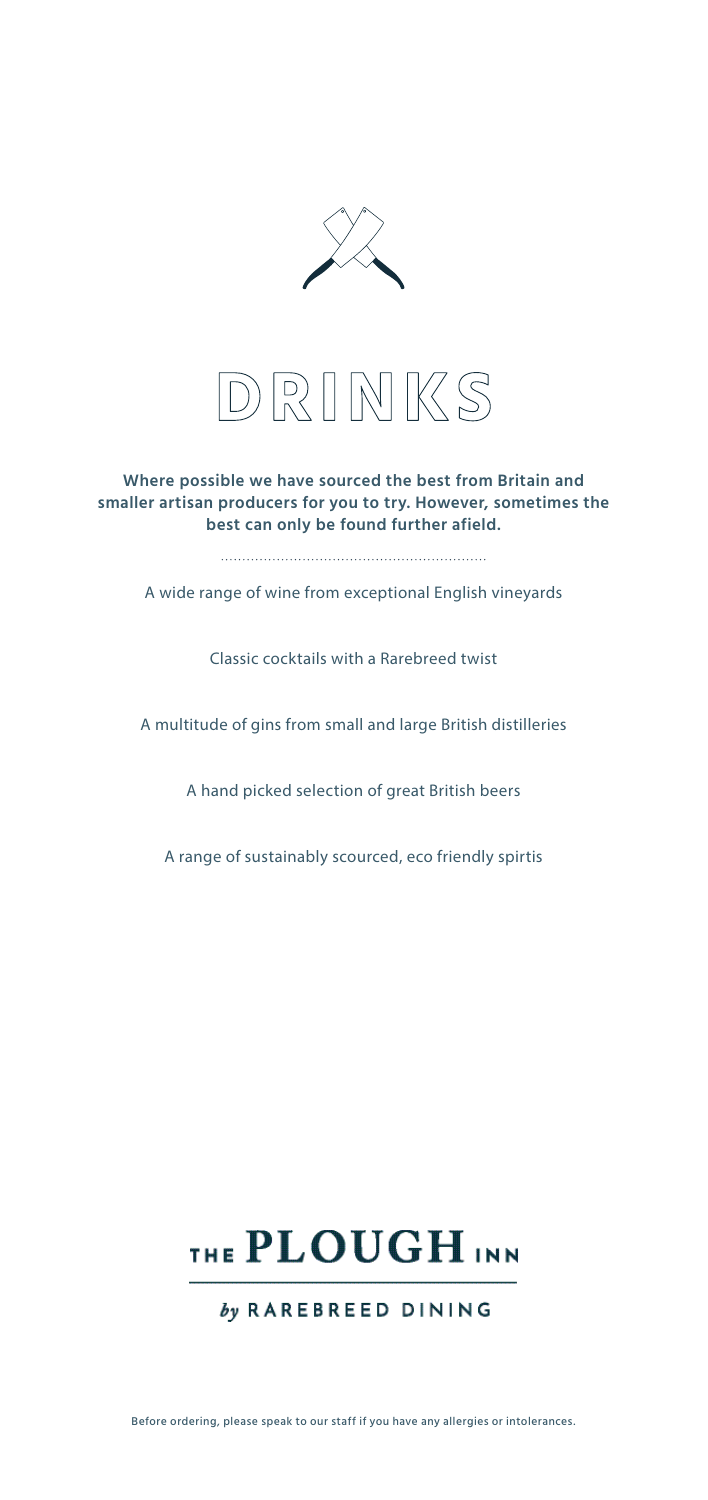# **SPARKLING WINE**

**In our quest to source the best British sparkling wine, we came across**  Nyetimber, Bluebell Vineyard Estates **and** Stanlake Park, **all independent winemakers with exceptional vineyards in the South East of England who craft stunning sparkling wines using the traditional method. Each with their own story, personality and range of sparkling wines, their passion and determination is evident in the quality of their produce and the resulting accolades. Impressed with the truly special wines they produce, we made the bold decision to serve English sparkling wine as opposed to Champagne.**

125ml Bottle **Heritage Brut, Stanlake Park £40** *Ruscombe, Berkshire* Thiis light, refreshing wine is made in the traditional method. Delicate notes of lemon, pear & ripe apple. Dry but fruity, refreshing & lingering in the mouth thanks to its extra ageing in the bottle. **Hindleap Special Cuvée, Blanc de Blancs, Bluebell Vineyard Estates £10 £55** *Uckfield, Sussex*

The vineyard was planted in 2005 on chalk & sandstone soils adjacent to the Bluebell Railway & fringes of the Ashdown Forest. This Blanc de Blancs uses the estate`s best Chardonnay grapes slowly matured to capture a fine mousse & crisp citrus palate preceded by aromas of quince, brioche & elderflower.

# **Hindleap Rose, Bluebell Vineyard Estates £10 £55**

*Uckfield, Sussex* An elegant pale sparkling rosé blended from the Pinot Noir & Pinot Meunier varieties to capture a crisp fresh fruitiness, lending hints of red berries on the nose and a succulent citrus palate.

| <b>Classic Cuvée, Nyetimber</b>                                | <b>£11</b> | £60 |
|----------------------------------------------------------------|------------|-----|
| <b>West Chiltington, Sussex</b>                                |            |     |
| Elegantly shaped and supremely poised. The ultimate home-grown |            |     |
| alternative to Champagne, for all special occasions.           |            |     |

### **Rose NV, Nyetimber £13 £70**

*West Chiltington, Sussex* 

A charming mix of fresh red fruits, along with intriguing spice notes of anise and lavender. The palate has a creamy, round texture with refreshing flavours and an elegant, silky finish.

### **Chapel Down, Kit's Coty Coeur De Cuvée, 2013 £120** *Aylesford, Kent*

Produced from the very best blocks of Chardonnay within the estate, the Coeur de Cuvée is made from the finest quality portion of juice extracted exclusively from the first press cycle. Rich and elegant with aromas of apple, hazelnuts and brioche. The palate has incredible purity and finesse coming from the chalk soils and the specific pressing technique which carries the oak and fruit characters perfectly. Just 1600 bottles have been produced.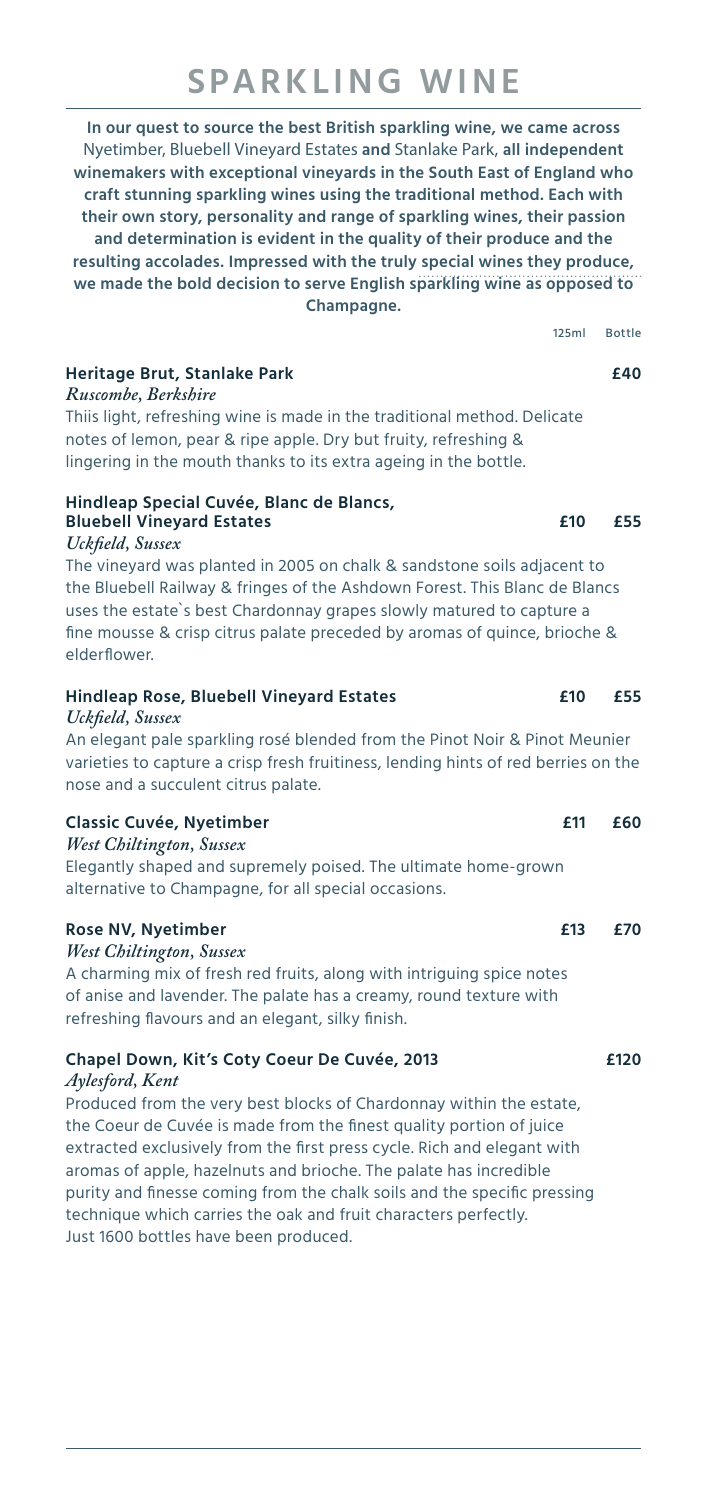# **ENGLISH WINE**

**Listed below is a selection of our favourite wines from our very own shores. With the rise to fame that our winemakers have experienced over the last decade, we were keen to celebrate their success by offering a choice of our favourite wines that Great Britain has to offer. We hope you enjoy them.**

## **Shoreline White, Lyme Bay £11.2 £14.6 £40**

### *Axminster, Devon,*

A crips, dry wine from a blend of Bacchus, Pinot Blanc, Seyval Blanc and Reic grown on picturesque vineayrds in Devon. Crisp citrus notes with a touch of tropical pineapple notes and a saline mineral note.

## **Pinot Gris, Heppington Vineyards £12.2 £15.5 £45** *Canterbury, Kent*

The debut wine of Heppington Vineyard made from Pinot Gris vines which sit on a gentle south facing slope with views over Canterbury Cathedral. A pale gold in colour with notes of orchard fruits and English hedgerow. The palate is fresh with notes of apple, peach and honeysuckle, all complemented by a zesty acidity.

## **Kings Fume, Stanlake Park £50**

## *Ruscombe, Berkshire*

A dry white wine, rich in body and complexity, with elegant and persistent aromas of ripe peach, apricot, vanilla, orange peel and a creamy finish. King's Fumé is named in honour of King Charles 1st who donated a special window dated 1626 in Stanlake Park Wine Estate.

## **Chapel Down, Kit's Coty Estate Bacchus £50**

## *Aylesford, Kent*

The Kit's Coty vineyard is located on The Kit's Coty vineyard is located on the North Downs of Kent where the gently sloping lime-rich chalk soils and unique micro-climate produce wines of exceptional quality. This very ripe style of Bacchus has guava, melon and peach aromas with background oak influence. The palate is pure and focussed with more tropical flavours and an exceptional length.

# **Chapel Down, Kit's Coty Estate Chardonnay £55**

### *Aylesford, Kent*

The third vintage of this multi award winning wine from the Kit's Coty vineyard. Often regarded as one of the best still English wines, it's mouthfillingly fine with rounded, supple peach-like fruit and an ever so slightly toasted, vanilla finish.

# **ROSÉ**

#### **Pinot Noir Rose, Stanlake Park £40** *Ruscombe, Berkshire*

his wine is made from a small parcel of Stanlake Park's Pinot Noir grapes, able to achieve an extraordinary balance between fruitiness & freshness. With its pale pink colour, and delicate and lingering notes of raspberry, red cherry & passion fruit.



# **Pinot Noir, Stanlake Park £50**

*Ruscombe, Berkshire*

A very smooth red wine, with hints of red berries, plum, violet and dried herbs. Extremely soft tannins, enhanced by a refreshing mouthfeel & a lingering finish.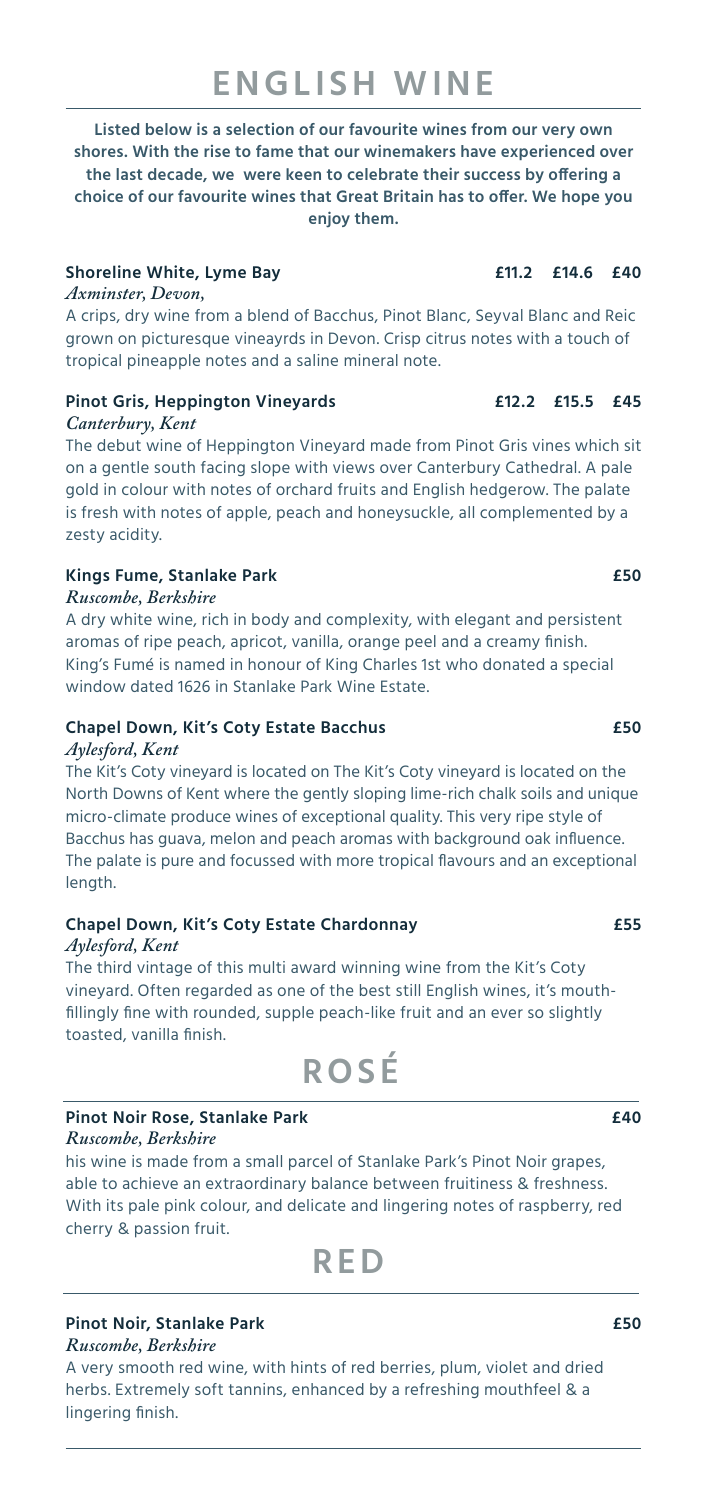# **WHITE WINE**

**Alongside our range of white wines that showcases the exceptional and award-winning quality that Britain can produce and supports an industry that is growing each year. We have also looked further afield to source wines that provide something a little different from the norm that we are sure you will love.**

|                                                                    | 175ml | 250ml | <b>Bottle</b> |
|--------------------------------------------------------------------|-------|-------|---------------|
| <b>Chenin Blanc, Boatman's Drift</b><br>Western Cape, South Africa | £7    | £9.5  | £26           |
| Pinot Grigio, Ca' Luca<br>Veneto, Italy                            | £7.5  | £10   | £28           |
| Pecorino, Terre de Chieti, Tor de Colle<br>Abruzzo, Italy          | £8    | £11   | £30           |
| Picpoul de Pinet, Villa St. Croix<br>Languedoc, France             | £8.5  | £11.5 | £32           |
| Rioja Blanco, La Pera, Hacienda el Ternero<br>Rioja, Spain         | £9.5  | £13   | £36           |
| <b>Chardonnay, Marquis de Pennautier</b><br>Languedoc, France      | £9.8  | £13.3 | £37           |
| Gavi di Gavi, Conte Speroni<br>Piedmont, Italy                     | £10   | £13.5 | £38           |
| Sauvignon Blanc, Huia<br>Marlborough, New Zealand                  | £10   | £13.5 | £38           |

### **Grillo, Regieterre £40**

*Musia, Italy* 

Medium bodied on the palate with notes of peach, apple & tropical hints of dried pineapple. Perfectly balanced with a refreshing citrus acidity.

## **Albarino, Noelia Bebelia £50**

*Rias Baixas, Galicia*

Pale lemon in colour with notes of white flowers & lemon zest on the nose. The palate is crisp, bursting with fruit; white peach, apple, melon, pear, grapefruit, lime zest & blossom with a very long finish & refreshing acidity

## **Pouilly-Fumé, Domaine Treuillet £45**

#### *Loire Valley, France*

Pale straw yellow in color with a wonderful open & exotic scent, a hint of grassiness, elderflowers, asparagus, flint & freshly mown grass. The taste is open with beautiful acids & elegance, lots of freshness & juice.

## **Sancerre Classique, Domaine Crochet £50**

#### *Loire, France*

A lovely grassy aroma & well balanced ripe flavours. Whilst exuberant to start, with citrus flavours, there is excellent balance & full sweet fruit on the finish.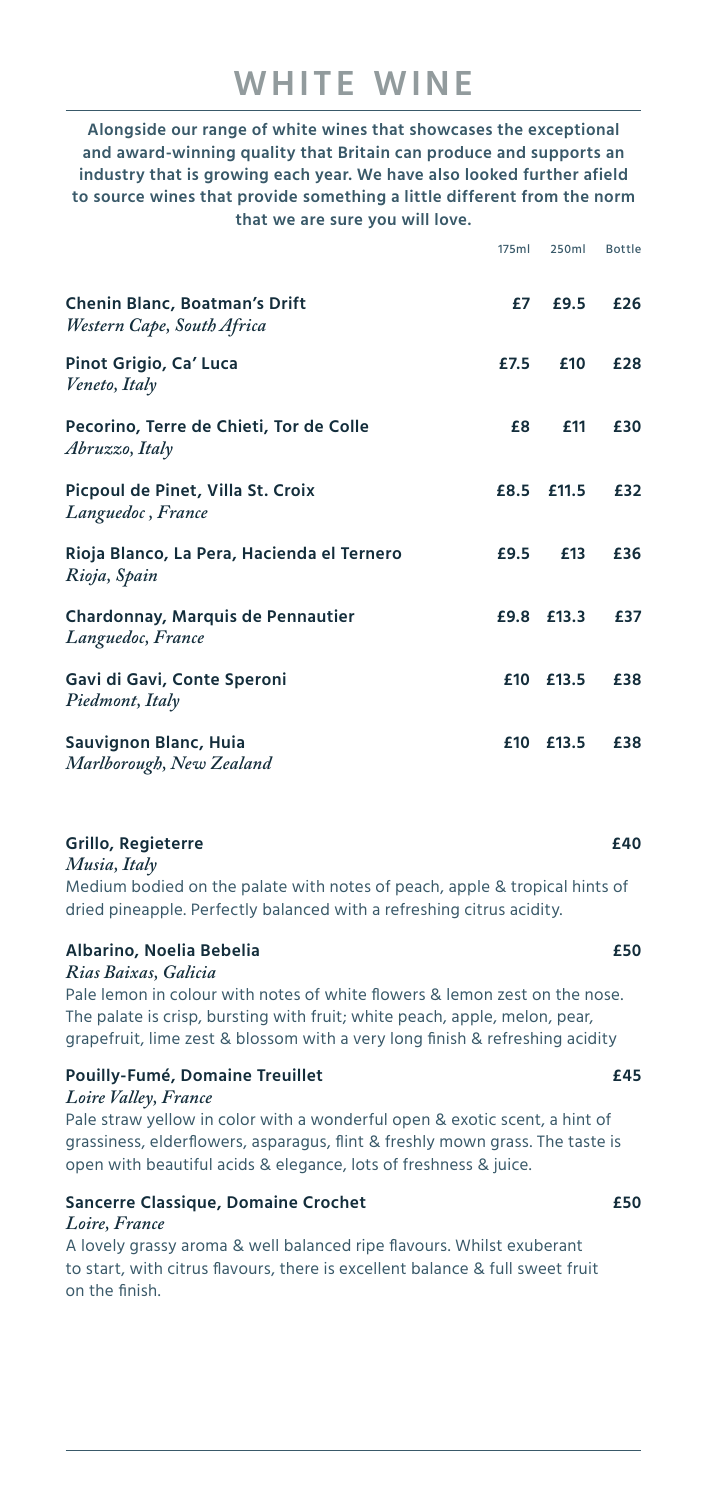|                                                                                                                                                                                                                                                                                                                                          | ם ט נ נ ופ |
|------------------------------------------------------------------------------------------------------------------------------------------------------------------------------------------------------------------------------------------------------------------------------------------------------------------------------------------|------------|
| Givry Blanc, Cuvée Amelie, Domaine Besson<br><b>Burgundy</b> , France<br>A pale lemon in colour with white peaches & floral nuances on the nose.<br>The palate is round with notes of white blossom, candied lemon peel,<br>peaches & a soft, creamy character.                                                                          | £55        |
| Chablis 1er Cru, Côte de Lechet, Domaine Defaix<br><b>Burgundy</b> , France<br>The remarkable stony & sunny soils of the vineyards are captured in this<br>powerful & complex wine. It flourishes with age & expresses mineral aromas<br>reminiscent of gunflint. The wine is full & flavoursome but with a firm<br>backbone of acidity. | £60        |
| Chardonnay, David Bruce, Russian River<br>California, USA<br>Pale gold in colour with notes of apricot & pineapple on the nose. The palate<br>has a velvety texture with citrus peel, stone fruits & a creamy, buttery<br>character balanced by a fresh acidity & a mineral backbone.                                                    | £70        |
| Puligny Montrachet, Domaine Jean Pascal<br><b>Burgundy</b> , France<br>Wonderfully elegant & not overly oaked. Retains a lovely concentration<br>of fruit, displaying butterscotch and hazelnuts notes, & finishing                                                                                                                      | £85        |

with complex flavours of brioche and cinnamon.

### **Meursault, Domaine Fernand Moyer £90**

#### *Burgundy, France*

Fleshy stone fruit combines with notes of melted butter & toast imparted from 10 months ageing in French oak barrels. Fresh acidity & a flinty mineral character from the limestone soils balances the rich character & creamy texture.

# **ROSÉ & ORANGE WINE**

|                                                            |     | 175ml 250ml Bottle |  |
|------------------------------------------------------------|-----|--------------------|--|
| Carignan Rose, Les Vignobles Foncalieu<br>La Loupe, France | £7. | $£9.5$ £26         |  |

#### **Selladore En Provence £45/£85**

#### *Provence, France*

A beautiful pale shade of pink. Bone dry, the wine boasts affluent stone fruit aromas of peaches & apricots, followed by a refreshing note of grapefruit alongside a backdrop of savoury Provençal herbs.

# **Albariño Sitta Laranxa Orange £55**

#### *Rias Baixas, Galicia*

The palate is rich with very complex notes of stone fruits, orange peel, ginger & spice, complemented by a fresh acidity keeping everything in perfect balance.

# Bottle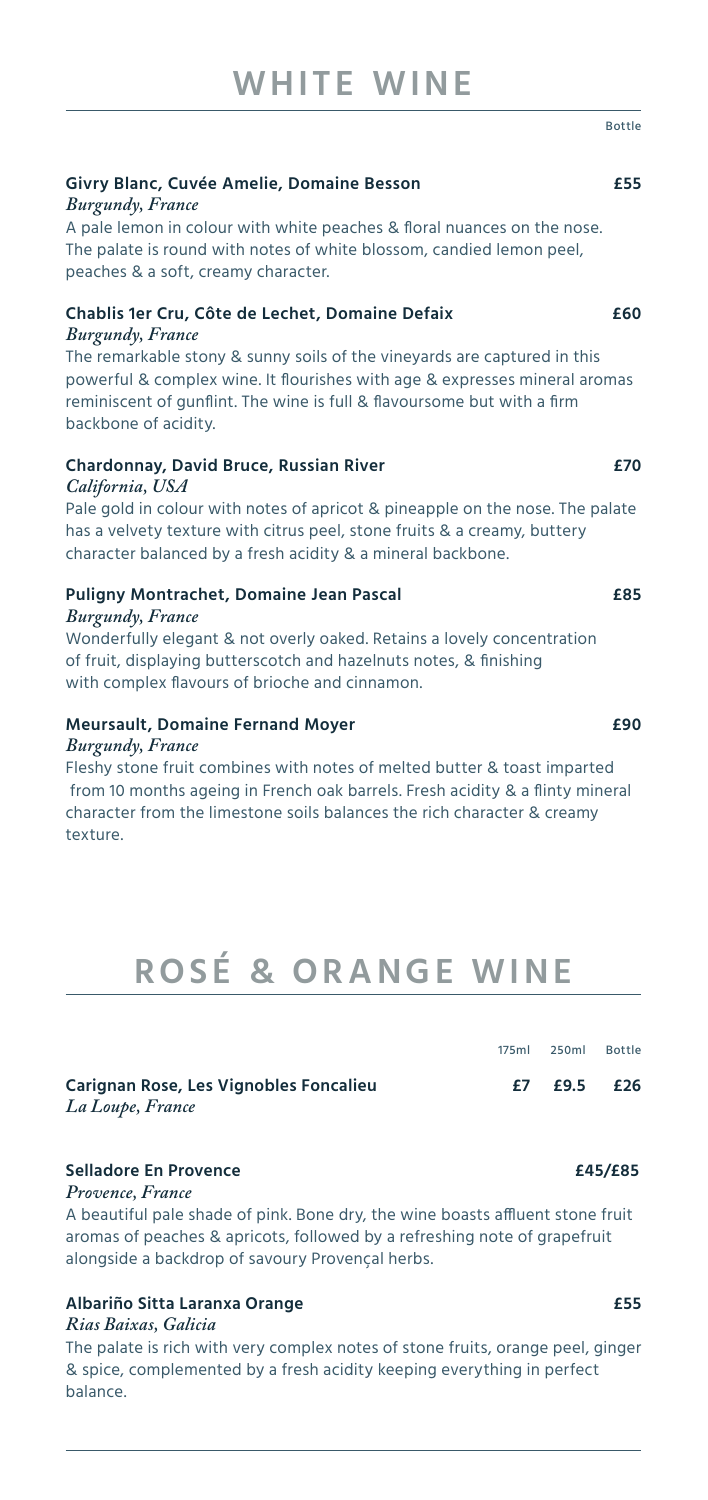**Hungry for unique wines with soul & personality that work perfectly with our menu, we have curated a list from vineyards across the world that include a variety of grapes, some of which are more unusual that** 

|                                                                                                                                                                                                                                                                             | 175ml | 250ml      | <b>Bottle</b> |
|-----------------------------------------------------------------------------------------------------------------------------------------------------------------------------------------------------------------------------------------------------------------------------|-------|------------|---------------|
| <b>Merlot, Barrel Jumper</b><br>Western Cape, South Africa                                                                                                                                                                                                                  | £7    | £9.5       | £26           |
| <b>Cabernet Sauvignon, La Playa Estate</b><br>Colchagua Valley, Chile                                                                                                                                                                                                       | £7.5  | £10        | £28           |
| Shiraz Mourvédre Viognier, 'The Wedge'<br><b>Basson Family Estate</b><br>Swartland, South Africa                                                                                                                                                                            | £8.5  | £11.5      | £32           |
| <b>Malbec, Punto Alto</b><br>Mendoza, Argentina                                                                                                                                                                                                                             | £8.8  | £11.8      | £33           |
| Rioja Tempranillo Tinto, Wine & Roses, La Bastida<br>Rioja, Spain                                                                                                                                                                                                           | £9    | £12        | £34           |
| Pinot Noir, '1620'<br>Lorgeril, France                                                                                                                                                                                                                                      |       | £9.3 £12.3 | £35           |
| Apassimiento, Edizione Oro, Casa Botter<br>Veneto, Italy                                                                                                                                                                                                                    | £10   | £13        | £38           |
| Carmenére, 'Entre Cordilleras',<br><b>Single Vineyard, Chono</b><br>Colchagua Valley, Chile<br>An intense ruby colour with aromas of juicy black fruits & spicy<br>notes on the nose. Full bodied & well structured with flavours<br>of plums, blackberries & white pepper. |       |            | £39           |
| <b>Zinfandel, Long Barn</b><br>California, USA<br>Round in the mouth with notes of sweet black cherries, brambles & chewy<br>tannins. Oak ageing gives a vanilla & toasty character.                                                                                        |       |            | £40           |
| Pinotage, Laibach Vineyards<br>Stellenbosch, South Africa<br>Big bold plum flavours & complex fruit whilst still retaining a smooth creamy<br>texture. Aged in oak the wine is deep purple in colour, exhibiting lovely juicy<br>flavours. Warm & pleasing on the palate.   |       |            | £42           |
| Primitivo, Ruminat, Cantina Orsoga<br>Abruzzo, Italy<br>Bright ruby red in colour with aromas of black cherry leaf. The palate is<br>soft & smooth with notes of sweet black cherries & blackcurrant fruits.                                                                |       |            | £45           |
| Fleurie, 'Les Amandiers',<br>Beaujolais, France<br>Fleshy & aromatic with a deep purple colour & an abundance of<br>juicy summer fruits. Strong, ripe flavours of strawberry & raspberry.                                                                                   |       |            | £45           |
| Pinot Noir, Huia                                                                                                                                                                                                                                                            |       |            | £50           |
| Marlborough, New Zealand<br>On the nose the wine shows spice, violets, vanilla & dark cherry. The palate is<br>rich & full with red & dark cherry alongside hints of smoke & spice.                                                                                         |       |            |               |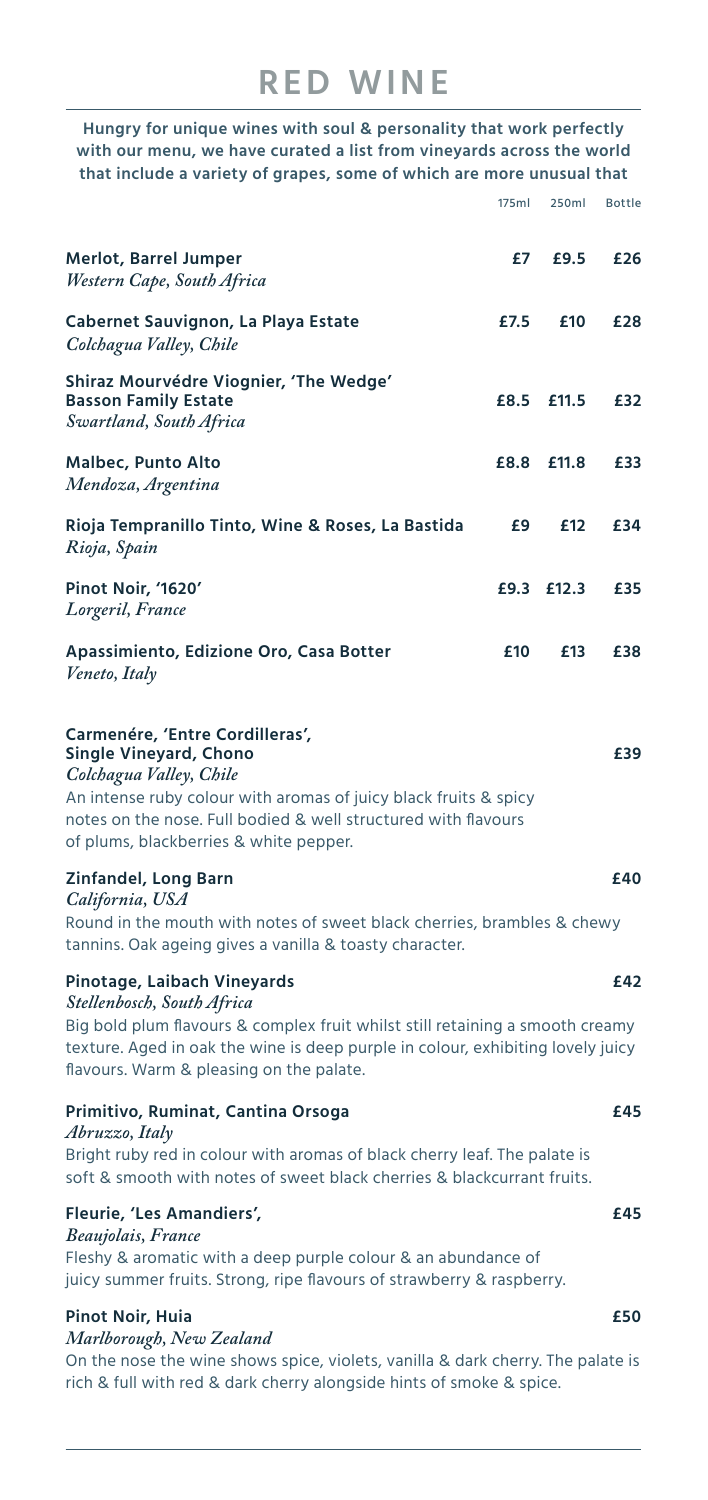| Malbec, 'Saurus', Barrel Fermented Famila Schroeder<br>Patagonia, Argentina,                                                                                                                                                              | £55 |
|-------------------------------------------------------------------------------------------------------------------------------------------------------------------------------------------------------------------------------------------|-----|
| A deep ruby red colour with a hint of violet. Full ripened fruit aromas with<br>strong plum & cassis gently backed with floral & spiced nuances. Hints of<br>vanilla & chocolate & a soft & full mouth feel with a long lingering finish. |     |
| Rioja Reserva, El Ternero, Hacienda el Ternero<br>Rioja, Spain                                                                                                                                                                            | £55 |
| Concentrated black fruits & chocolate on the nose. A full bodied<br>palate with blackberries, black olives, dark chocolate & balsamic.                                                                                                    |     |
| <b>Cabernet Franc, Pyren Vineyard</b><br>Pyrenees, Austrailia                                                                                                                                                                             | £60 |
| Soft & supple with notes of ripe black fruits, ligourice, cloves & a herbal,<br>sage note on the finish. Long, complex & very good.                                                                                                       |     |
| Les Allées de Cantemerle, Haut-Médoc<br>Bordeaux, France                                                                                                                                                                                  | £65 |
| Deep ruby with hints of garnet. The nose shows black cherry & cassis aromas.<br>The palate is medium bodied, well rounded & soft, with red & black fruits,<br>sweet spice notes such as cinnamon & cloves & supple, ripe tannins.         |     |

# **Châteauneuf-du-Pape, Domaine de Saint Paul £70**

### *Rhône, France*

Rich & robust with a deep, dark red colour. The nose is explosive, intense & complex, revealing aromas of liquorice, oregano, sage & red fruits. It is concentrated & rich, filling the mouth with intense flavours of cherry, red fruits & has a finish that goes on.

#### **Amarone della Valpolicella Classico, Monte Faustino £75** *Veneto, Italy*

An incredible concentration of black cherries on the nose. The palate is oppulent & full bodied with a velvety texture & notes of black fruits, bitter chocolate, walnuts & cinnamon. An incredibly long, chocolatey finish.

# **Chateau Musar, Serge Hochar £75**

*Bekaa Valley, Lebanon*

A Bordeaux style red but with a meditterranean typicity. Released when ready for drinking it is relatively pale in colour but with classic sweet cedary aromas beautifully balanced with a complex fruitiness & smooth lingering graceful finish.

## **Barolo, 'Serralunga', Rivetto £80**

### *Piedmont, Italy*

An intense, full bodied red with a wonderful scent of violets & roses. Balanced & rich with tar and plum flavours held by firm tannins. Powerful yet never aggressive. The palate captures the tipicity of the site with mineral, herb & mint nuances and subtle oak character.

# **Pinot Noir, David Bruce, Russian River £85**

## *California, USA*

Red fruits on the nose, complemented by subtle notes of leather, coffee & cedar. A long & complex wine with ripe dark fruits, a hint of tea leaf & silky tannins.

## **Nuits St George, Vielles Vignes, Domaine Alain Michelot £90** *Burgundy, France*

All the richness of old vines of at least 45 years of age. Powerful, aromatic, wonderful texture, complex flavours of blackberry, blackcurrant & smoke. A long, elegant flavoursome finish.

Bottle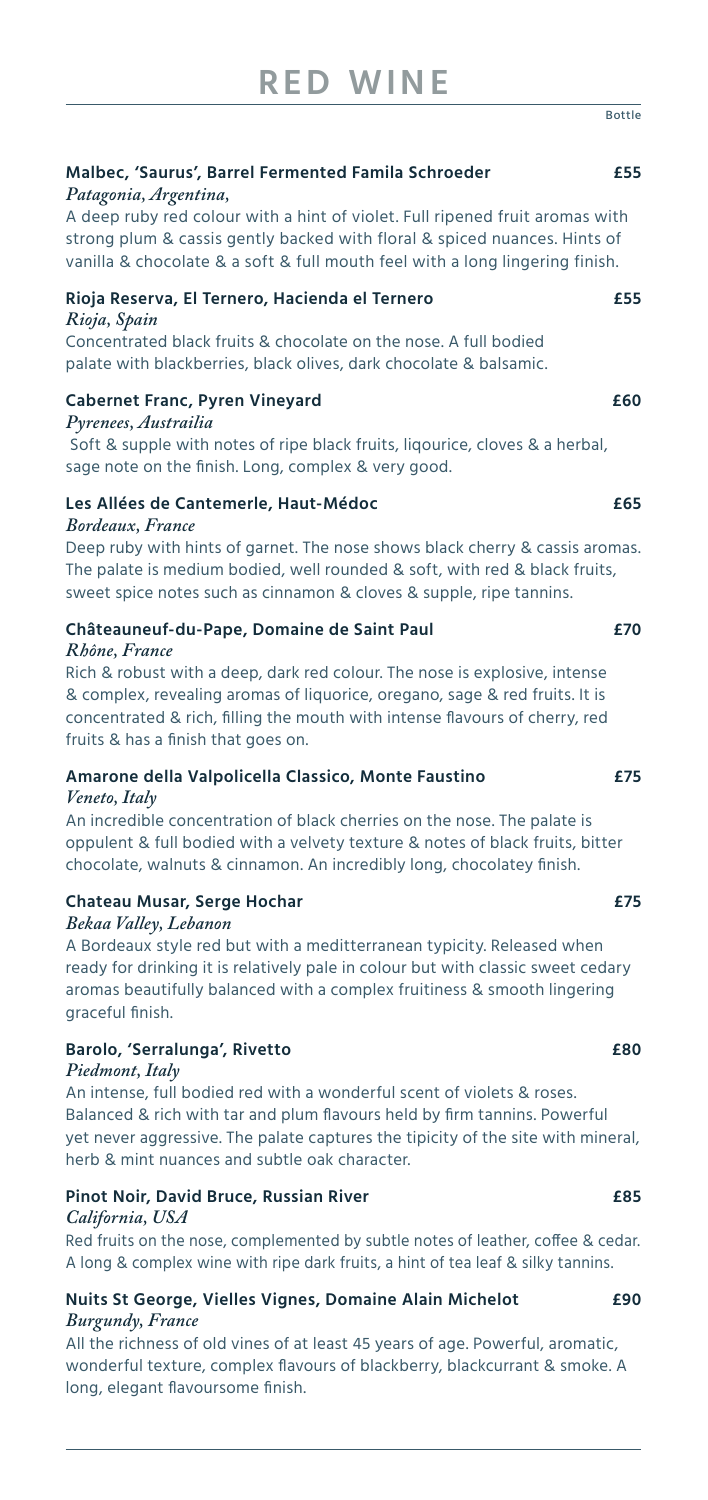# **COCKTAILS**

## **Creating cocktails is an art form. We've picked our favourites, all mixed in-house with a Rarebreed twist. All ingredients are subject to market and seasonal availability.**

Not on the list? If we have the ingredients, we will endeavour to make your drink of choice.

## **Bittersweet Symp'Honey**

Dark Rum, Apricot Liqueur, Pressed Pineapple, Honey, Lemon, Bitters **£9.5**

**10 Forbury Road** Gin, Strawberry Infused Lillet, Cucumber Syrup, Lemon **£9.5**

**Tropical English Summer** Peach & Rose Cup, IPA Syrup, Crème de Banane, Mint,

> Lime **£9.5**

# **Saving Grace**

Pinot Noir Gin, Fraise, Kumquat Liqueur, Basil, Lemon, Sugar, Egg White **£9.5**

# **The Melrose**

Vodka, Maraschino, Kumquat, Rose, Rum, Vanilla, Lincoln Coffee House Lemon, Sugar **£9.5**

**Peach-tini**

Vodka, Amaretto, Peach, Vanilla, Lemon, Bubbles **£9.5**

**Rhubarb Rhubarb** Lemon, Egg White **£9.5**

### **Barrel Aged Negroni**

Gin, Vermouth, Campari, Barrel Aged on Site **£12**

**Espresso Rumtini**

Espresso **£9.5**

# **Melonballer**

Organic Cacacha, Pressed Watermelon, Cucumber Syrup, Lime **£9.5**

Rhubarb & Ginger Gin, Aperol, Bourbon, Caramel Liqueur, Vanilla **Butter Old Fashioned** Syrup, Orange Bitters **£10**

#### **Rarebreed Vesper**

Chardonnay Vodka, Bacchus Gin, Sauternes **£12**

# **SPARKLING COCKTAILS**

**Blush Royale** English Vodka, Strawberry, Rose, Bubbles **£12**

**English 75** Gin, Marmalade, Lemon Bubbles **£12**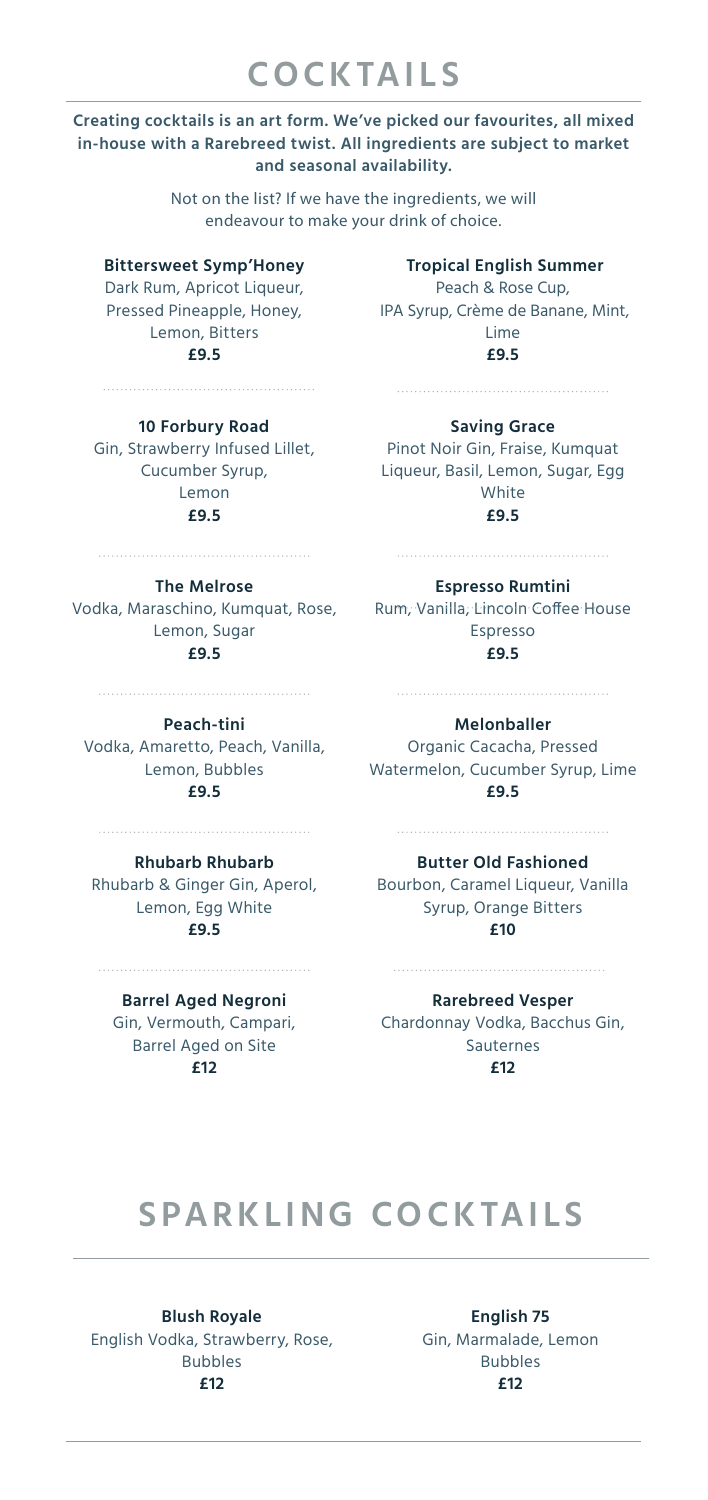# **NON-ALCOHOLIC DRINKS**

**Enjoy our** Rarebreed **bar experience with our alcohol-free beers and cocktails.**

# **MOCKTAILS**

# **£ 5**

**Missionary's Salvation** Pressed Pineapple, Apricot Jam, Mint, Honey, Lemon

**Tea-Total** Peach Nectar, Earl Grey, Lemon, Sugar

**Raspberry Mule** Raspberry, Ginger Beer, Lime, Sugar

**No-jito** Mint, Lime, Apple, Sugar, Soda

**Fruit Smash** Strawberry, Cucumber, Apple, Lemon, Sugar

# **BEER**

**Heineken 0.0** *Amsterdam, Holland* Twice Brewed to ensure smoothness & full flavour, this is the perfect combination of fruity & a slightly malty finish.

330ml **£4**

**Erdinger Alkholfrei** *Erding, Germany* A fantastic full bodied taste, created from natural ingredients and full of essential vitamins at only 82 calories a bottle.

500ml **£4.6**

# **G&T**

### **Seedlip 108 Garden** *London, England*

A garden of botanicals from peas and spearmint, hay, rosemary and thyme the perfect alternative to a herbal gin.

> Tonic, Cucumber & Pea Garnish

> > **£6.5**

# **Seedlip 94 Spice** *London, England*

A blend of all spice berries, cardamom oak, lemon and grapefruit, creating an infused alternative to a spicy gin.

> Tonic, Grapefruit & Rosemary Garnish

> > **£6.5**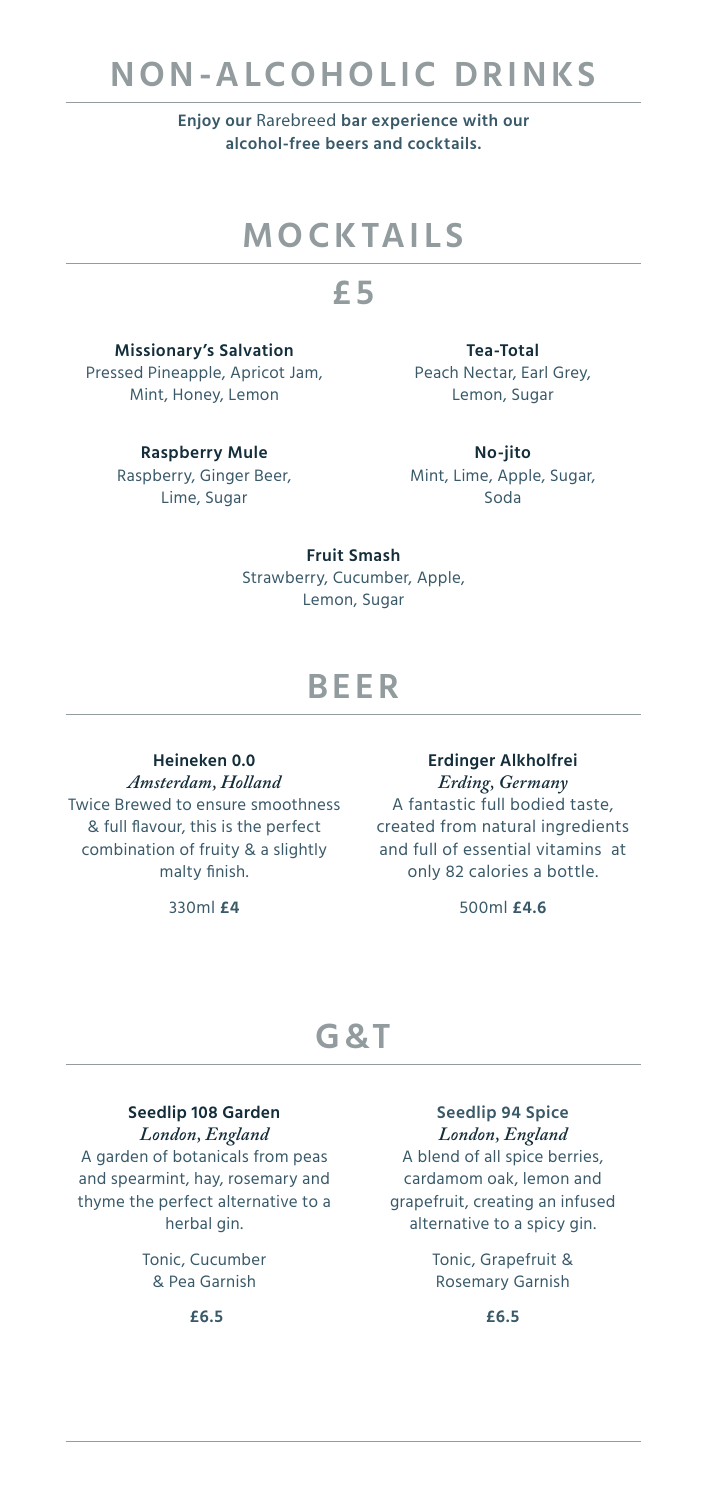# **BEER**

**Now we know everyone has their beer of choice and we have included a range of classics that you just can't beat. We also have a changing range of bottled beers, lagers and cider available and guest ales on rotation.**

## **DRAUGHT**

**Amstel (4.1%)** *Amsterdam, Holland* Pint **£5.2** - Half Pint **£2.8**

**Beavertown, Neck Oil (4.6%)** Pint **£5.60** - Half Pint **£3**

**Heineken (5%)** *Amsterdam, Holland* Pint **£5.4** - Half Pint **£2.9**

> **Birra Moretti (4.6%)** *Udine, Italy* Pint **£5.6** - Half Pint **£3**

**Bath Brewery Gem (4.1%)** *Bath, England* Pint **£4.8** - Half Pint **£2.6**

**Guest Ale** Ever Changing Pint **£MP** - Half Pint **£MP**

# **STOUT**

**Guinness 4.1%** *Dublin, Ireland* Pint **£5.4** - Half Pint **£2.8**

## **PACKAGED**

**Chapel Down Curious Brew (4.4%)** *Tenterden, England* 330ml **£4.5**

**Guest Beer** Ever changing 330ml **£MP**

# **CIDER**

**Orchard Thieves (4.5%)** Pint **£5.20** - Half Pint **£2.80**

**Bulmers Red Berries & Lime (4%)** *Herefordshire, England* 500ml **£5**

**Bulmers Original Apple Cider (4.5%)** *Herefordshire, England* 500ml **£5**

**Old Mout Cider Kiwi & Lime (4%)** *New Zealand* 500ml **£6**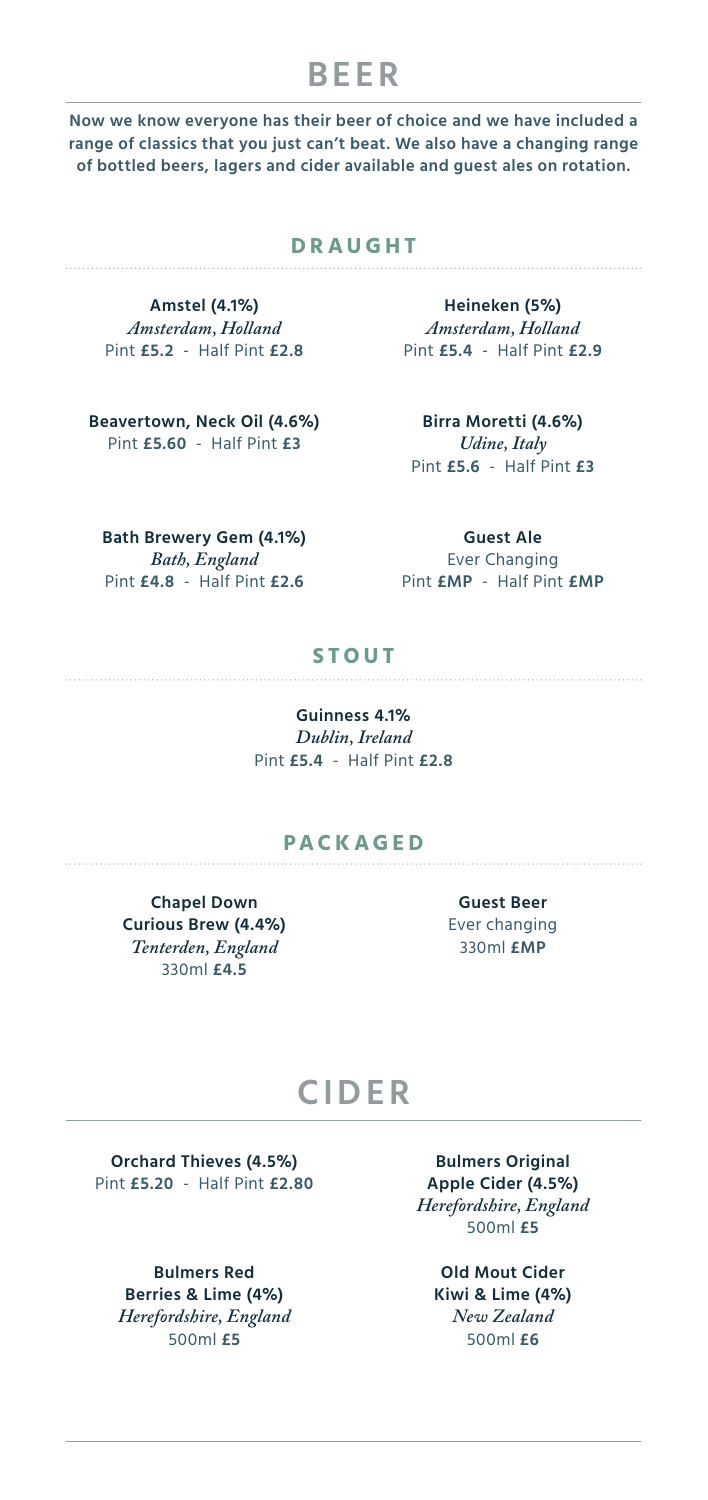**Espresso Rum-tini** Dark Rum, Lincoln Coffee House Espresso, Vanilla **£9.5**

**Smoked Maple Old Fashioned** Home Smoked Bourbon, Angostura, Gin, Campari, Sweet Vermouth, Maple Syrup **£12**

**Salted Caramel Espresso Martini**

Vodka, Salted Caramel, Coffee Liqueur, Lincoln Coffee House Espresso **£9.5**

#### **Smoked Negroni**

Smoked **£12**

# **PORT**

### **Fonseca***, Portugal*

**From the legendary 1840, Fonseca's first Vintage Port release, to the superb declared vintages of the last decade, the house has produced a succession of highly acclaimed wines. This consistency derives not only from continuity of family involvement, & the knowledge & skill passed down from one generation to the next, but also a close link with the vineyard. The firm's three estates of Cruzeiro, Panascal & Santo António.**

**Late Bottled Vintage** 50ml **£5**

**Single Quinta Vintage** 50ml **£7.5**

**10 Year Tawny** 50ml **£5**

> **Vintage** 50ml **£12**

# **DESSERT WINE**

**Domaine de Beaumalric, Muscat de Baumes** *Loire, France* Apricot, peach, orange peel & coconut aromas followed by layers of exotic fruit flavours on the palate.

> 100ml **£9 375ml £30**

**Château Les Mignets, Sauternes** *Bordeaux, France* Concentrated, luscious character, intense flavours of caramelized fruits, pear melon & almond. Rounded and balanced.

> 100ml **£14** 375ml **£50**